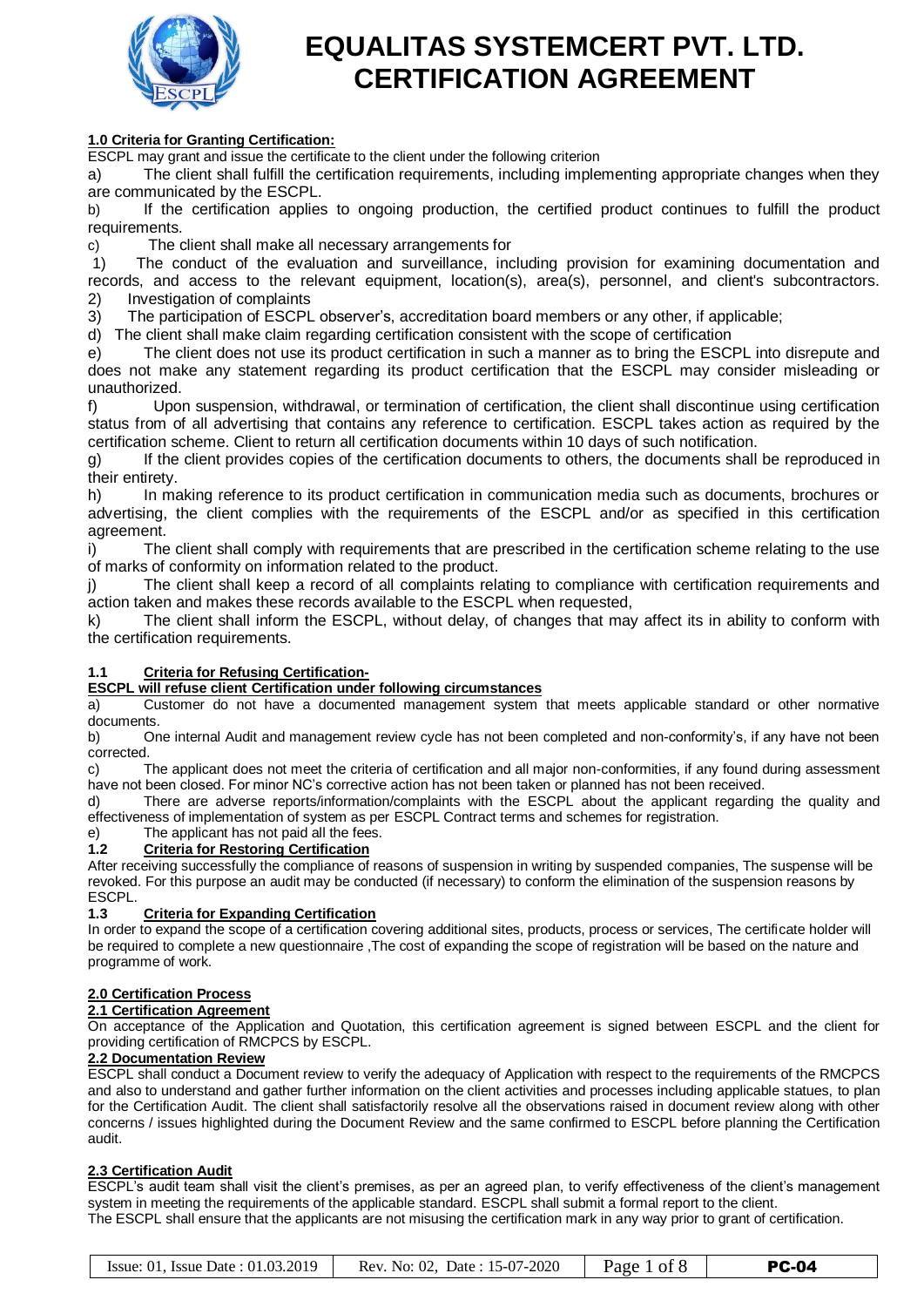

2.4 Non-Conformity Report

| <b>Non</b>        | <b>Description</b>                        |    | Time frame for closure   |                                          |                         |
|-------------------|-------------------------------------------|----|--------------------------|------------------------------------------|-------------------------|
| <b>Conformity</b> |                                           |    |                          |                                          |                         |
| <b>Critical</b>   | Non compliance with a requirement         |    | Within                   | 15days.                                  | Corrective              |
|                   | serious failure of the<br>which indicates |    |                          | Actions shall be submitted to            |                         |
|                   | plant's capability to produce and         |    | ESCPL within             |                                          | 10 days. Onsite         |
|                   | deliver RMC to meet the customer          |    | verification             | to be                                    | undertaken              |
|                   | Requirements                              |    |                          | within 5 days and decision               |                         |
|                   |                                           |    | Taken                    |                                          | either to close the NCs |
|                   |                                           |    | or suspend certification |                                          |                         |
| Major             | Conformity<br>regarding<br>Non            |    |                          | aWithin 1 month. Evidences of            |                         |
|                   | System<br>Management                      |    |                          | requirement closure shall be provided to |                         |
|                   | which does not allow the production       |    |                          | the ESCPL; verification to be            |                         |
|                   | and delivery process to meet the          |    | done on site             |                                          |                         |
|                   | customer requirements (applicable         | to |                          |                                          |                         |
|                   | ISO 9001 requirements only as             |    |                          |                                          |                         |
|                   | defined by ESCPL), or                     |    |                          |                                          |                         |
|                   | As given in the Criteria for              |    |                          |                                          |                         |
|                   | classification below                      |    |                          |                                          |                         |
| <b>Minor</b>      | Non compliance with a requirement         |    | Within                   | 3 months:                                | Evidences               |
|                   | which does not compromise either the      |    |                          | of closure shall be provided to          |                         |
|                   | Management<br>overall                     |    |                          | system the ESCPL; verification to be     |                         |
|                   | effectiveness or the production and       |    | Done                     | inthe                                    | following               |
|                   | delivery process                          |    | surveillance audit       |                                          |                         |

# **2.5 Recommendation for Certification**

ESCPL shall recommend certification of the client's management system, based on the following

(a) ESCPL has reviewed the audit reports and has accepted the recommendations of the audit team

(b) The client has submitted the correction and corrective action for the non conformities raised within the stipulated time

and ESCPL has accepted the same

(c) In case of a major non-conformance, the effectiveness of correction and corrective action is verified by ESCPL's auditors as agreed and the non-conformity either closed or downgraded to minor.

If the client is not recommended for certification ESCPL shall accordingly inform the client

## **2.6 Issue of certificate**

ESCPL shall issue the certificate against the applicable standard to the client only after the closure of all the non-conformances as stated in section 2.5 of this agreement.

The Certificate is the property of Equalitas Systemcert Pvt. Ltd., and shall be produced to ESCPL as and when requested.

The certification will be valid for a period of three years from the date of approval of certification, subject to the satisfactory maintenance of the Management System as confirmed through agreed surveillance audits

# **2.7 Surveillance Audit**

Two types of surveillance audits shall be carried out every Six monthly.

a) Planned Surveillance Audits

b) Surprise Audits (with a short notice of 3 days)

Records kept by the client in respect of the complaints received and their resolution shall be verified by the certification body during the surveillance visits to the client's premises.

# **2.8 Frequency**

ESCPL shall ensure more stringent control on production and delivery processes and monitor the effective implementation of the Certification Scheme, the frequency of surveillances shall be as follows:

Surveillance Audit shall be conducted within every six month period with at least one.

Surprise Audit in a year. The Surprise can be in addition to Surveillance audit shall be one of the two Surveillance audits to be carried out in a year. Surveillance shall normally be held within the defined period and a delay of maximum one month beyond the due date shall only be allowed in exceptional circumstances. Any further failure to conduct surveillance shall result in suspension of the certificate.

# **2.9 Special Audit**

ESCPL shall conduct special audits under the following conditions,

(a) Extension to the scope of certification already granted, on the request of client. This could be clubbed with routine surveillance audit.

| <b>Issue: 01. Issue Date: 01.03.2019</b> | Rev. No: 02. Date: 15-07-2020 | Page 2 of 8 | <b>PC-04</b> |
|------------------------------------------|-------------------------------|-------------|--------------|
|------------------------------------------|-------------------------------|-------------|--------------|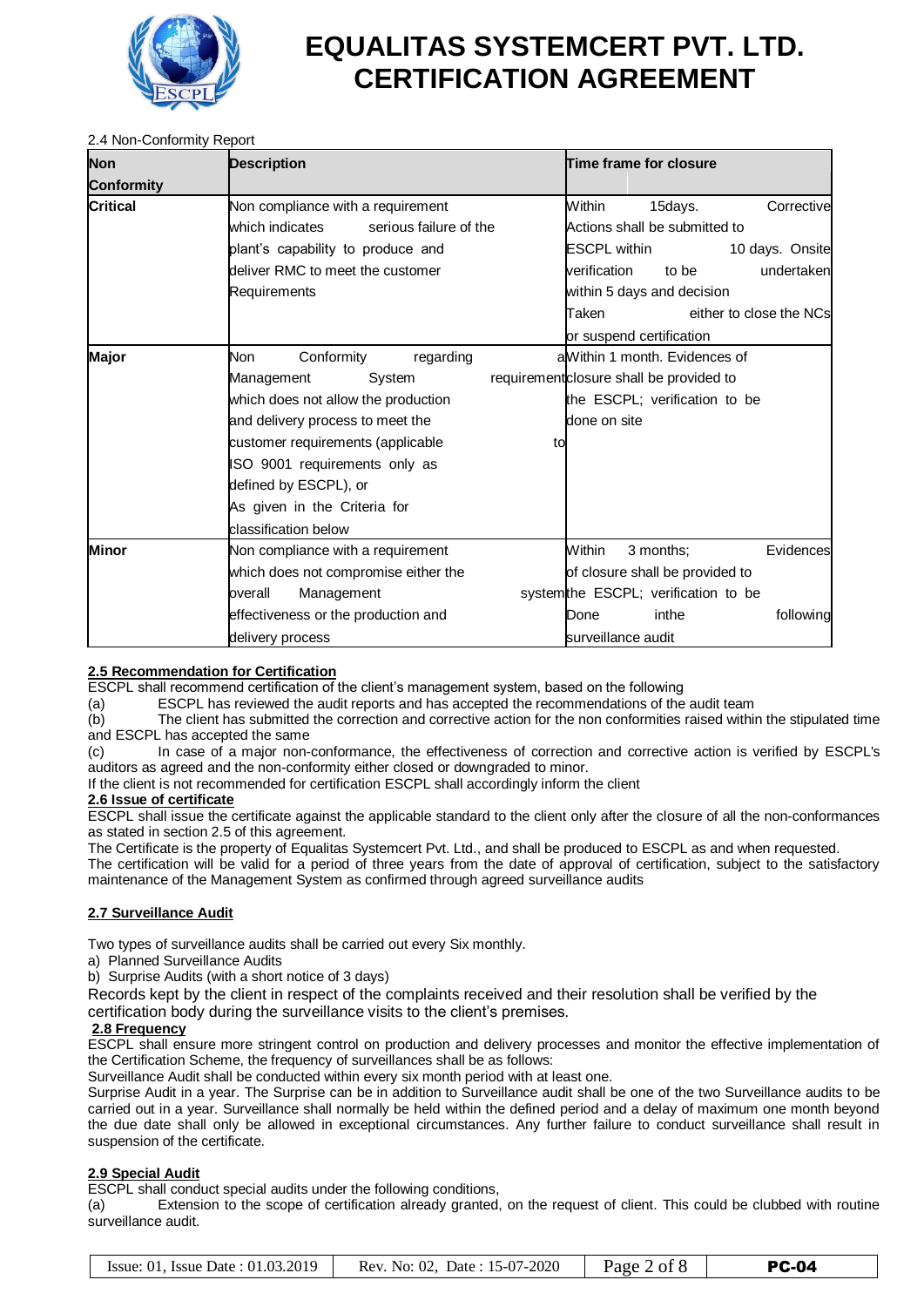

(b) To investigate complaints received by ESCPL about the client.

(c) Follow up audit in case of suspension or major non-conformity raised in any audit.

(d) Changes to ESCPL's certification requirements.

For non-conformities raised during the audit the conditions identified in section 2.5 of this agreement shall become applicable. ESCPL shall submit a formal report to the client.

**2.10 Notice of Changes by ESCPL**

ESCPL shall inform the client in advance any changes to its requirements for certification and shall subsequently verify that each client complies with this requirement. It shall necessitate a special audit in certain cases.

## **2.11 Notice of Changes by the client**

## **2.11 Duty of Information**

**2.11.1** The certified RMC plant shall inform the ESCPL of any change which include following :

i. The legal, commercial, organizational status or ownership,

ii. Organization and management (e.g. key managerial, decision-making or technical staff),

iii. Contact address and production sites/premises,

iv. Modifications to the plant design and or processes or the production methods, changes in

manufacturing/testing equipment and in the internal control measures which are significant in nature.

v. Any other information indicating that the RMC plant may no longer comply with the requirements of the certification criteria and the certification scheme.

**2.11.2** The client shall agree for re-audit/evaluation by the certification body as per the requirement of the certification scheme, in the event of changes significantly affecting its capability to comply with the requirements of the certification scheme.

**2.11.3** The client shall also agree for re-evaluation by the certification body, in the event of changes in the standards to which compliance of the plant is certified.

#### . **Treatment of information**

On receipt of information at 2.11.1 a above, ESCPL shall suspend certification of the certified plant with immediate effect. The certified plant shall be subject to an evaluation at the new site like certification audit of an applicant. If the evaluation is satisfactory, ESCPL shall transfer the Certificate to the new location and the suspension of the RMC plant shall be revoked. ESCPL shall endorse the change of premises on the Certificate. In case of an applicant changing location, a fresh evaluation at the new site shall be carried out.

In the event of 2.11.1.b above, the plant shall provide necessary documentary evidence to ESCPL. The new management of the organization shall submit its acceptance of the agreement for certification with ESCPL. The same process shall be followed as and when an existing applicant undergoes a change in management. This shall not call for a visit to the production site.

In the event of 2.11.1c above, the applicant/certified RMC plant shall inform the change in the name to ESCPL supported with documentary evidence, and if satisfied ESCPL shall endorse the Certificate in the new name.

In case of transfer of certificate or application, when the client decides to move from one certification body to ESCPL, and ESCPL or from ESCPL to other body, the certification body may seek for information on the reasons for such movement or the performance of the client with respect to the certification requirements. The previous certification body shall be obliged to share this information within a reasonable time, not exceeding 10 days from the date of receipt of the request. Such information shall not be considered as confidential and the certification body shall inform its client of this requirement, in advance, through agreements, etc.

## **2.12 Maintaining Certifications**

The Certification is maintained for a period of 3 years under the following conditions.

(a) Always fulfill the certification requirements including product requirement as specified in the document "Criteria for Production Control Ready Mixed Concrete", the certification process described in the document "RMCPCS Certification Process" and the requirements specified in this document as applicable and the changes in them as communicated by the certification body, time to time;

(b) The certified RMC Plant and its processes always fulfils the certification requirements

(c) The liability on account of non conforming processes shall rest with the certified RMC plant

(d) The client makes all necessary arrangements for the conduct of the initial and recertification onsite audit/evaluation, surveillance onsite audits/valuations (announced and unannounced), onsite special/short notice audits/evaluations for the purpose of complaints investigation, etc. It shall also include provision for examining documentation and records, and access to the relevant equipment and facilities, products, location(s), area(s), personnel, and client's subcontractors.

(e) The client shall make claims regarding certification only in respect of the location and the scope for which certification has been granted.

(f) The client shall endeavor to ensure that no certificate or report nor any part thereof is used in a misleading manner

| Issue: 01. Issue Date : $01.03.2019$ | Rev. No: 02. Date: 15-07-2020 | Page 3 of 8 | <b>PC-04</b> |
|--------------------------------------|-------------------------------|-------------|--------------|
|--------------------------------------|-------------------------------|-------------|--------------|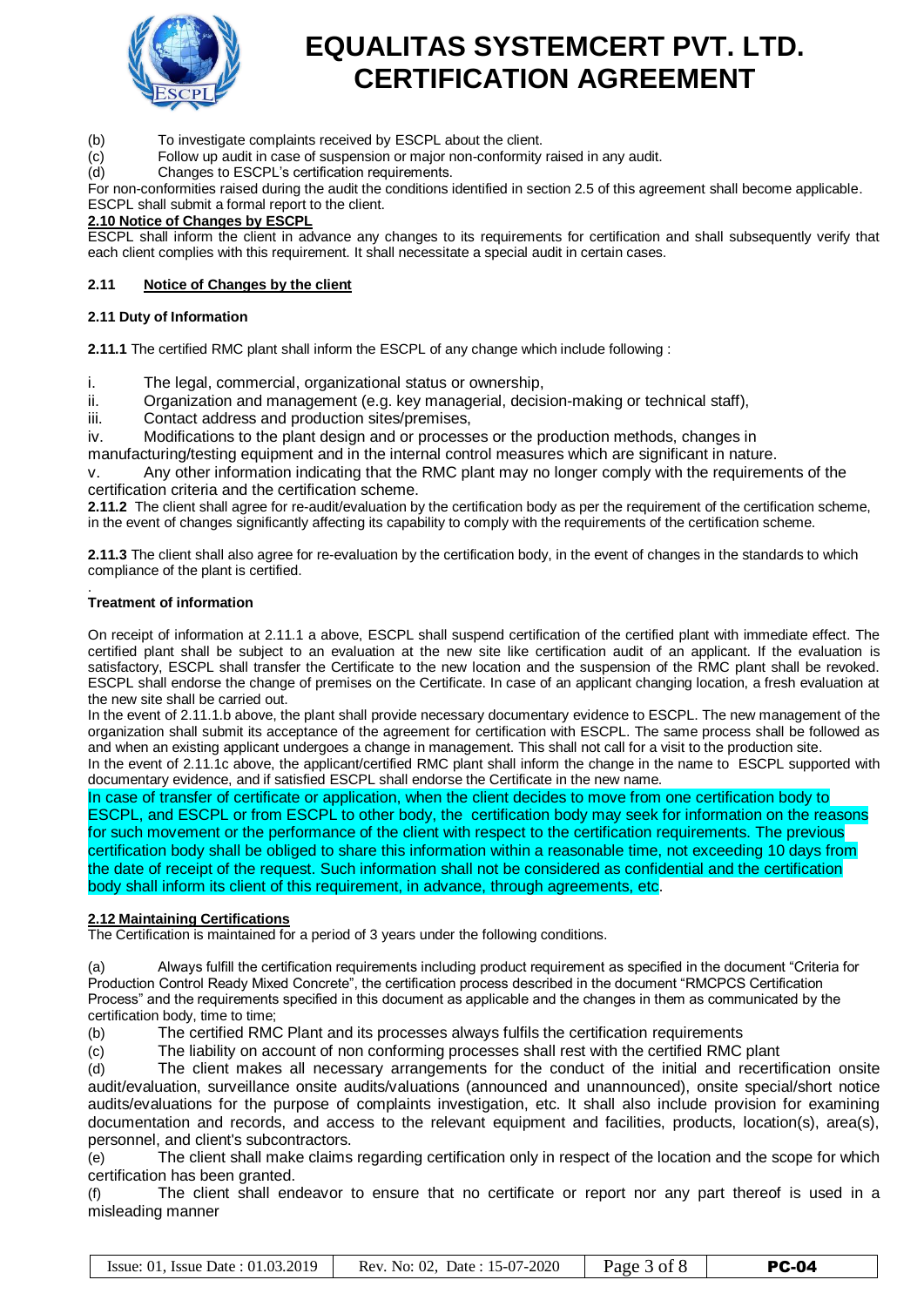

(g) Keeps a record of all complaints made known to the client relating to the compliance with certification requirement and to make these records available to the ESCPL for its verification. The client shall also agree to take appropriate action with respect to such complaints and any deficiencies found in products/process in accordance with the requirements of the Scheme

(h) The client shall inform the CB, without delay, of matters that may affect its ability to conform to the certification requirements. These shall include changes in:

I. The legal, commercial, organizational status or ownership,

II. Organization and management (e.g. key managerial, decision-making or technical staff),

III. Contact address and production sites/premises,<br>IV Modifications to the plant design and or process

Modifications to the plant design and or processes or the production methods, changes in

manufacturing/testing equipment and in the internal control measures which are significant in nature.

V. Any other information indicating that the RMC plant may no longer comply with the requirements of the certification criteria and the certification scheme.

(i) Records kept by the client in respect of the complaints received and their resolution shall be verified by the ESCPL during the surveillance visits to the client's premises.

(j) The client shall agree for re-audit/evaluation by the ESCPL as per the requirement of the certification scheme, in the event of changes significantly affecting its capability to comply with the requirements of the certification scheme.

(k) The client shall also agree for re-evaluation by the ESCPL, in the event of changes in the standards to which compliance of the plant is certified.

(l) In addition to the requirements as specified above the requirements specified vide clauses 2.5

(confidentiality) shall also be part of the agreement with the client.  $\overline{m}$  The Surveillance Audits are conducted as planned and the client has demonstrated that it continues to satisfy the requirements of the RMCPCS as confirmed by ESCPL.

(n) All the non-conformance raised during previous surveillance are closed within the time frame agreed and correction and corrective actions for the non conformities raised during the current audit are identified and accepted by ESCPL as per conditions specified in section 2.5 of this agreement.

(o) The Internal Audit and the management reviews are conducted as scheduled and there are no issues pending.

(p) The client shall maintain suitable records of customer complaints and keep the records of investigation and remedial actions taken with respect to such complaints for verification by the ESCPL auditors.

(q) All outstanding dues to ESCPL are paid

**2.13 Suspending, Withdrawing the scope of certification** 

**(a) Suspension** 

**ESCPL** shall issue instructions to the certified RMC plant for suspension of certification when

a) a critical NC is raised during any surveillance audit and not resolved within 15 days

b) the major NCs issued are not closed in timelines prescribed

c) repeated major NCs are raised in consecutive surveillance assessments

d) there is failure to organize a surveillance audit within the specified time period

- e) there is non payment of outstanding dues<br>f) any major changes have taken place in the
- any major changes have taken place in the legal status, ownership, name etc without prior information to ESCPL
- g) any wilful misuse of the logo of the Scheme is detected
- h) any wilful false declaration in the application form or otherwise is detected

i) excessive or serious complaints against the RMC plant's production or management system are recieved and are found to be valid

j) the RMC plant voluntarily requests a suspension. Such request must be submitted in writing to ESCPL along with the reasons. ESCPL may decide to accept the request but may not allow the client to revoke suspension on its own.

ESCPL shall issue due notice of at least one week for suspension of certification to the RMC plant. In case of critical NCs, the notice may not be required.

On receipt of instructions for suspension of certification, the certified plant shall suspend claiming RMC certification with immediate effect.

ESCPL shall revoke suspension only when Corrective actions have been taken and verified by the certification body. Suspension shall not exceed a period of six months. The RMC plant's inability to resolve issues relating to suspension within this period shall lead to withdrawal of certification after due notice of 15 days is given

| Issue: 01. Issue Date: $01.03.2019$ | Rev. No: 02. Date: 15-07-2020 | Page 4 of 8 | <b>PC-04</b> |
|-------------------------------------|-------------------------------|-------------|--------------|
|-------------------------------------|-------------------------------|-------------|--------------|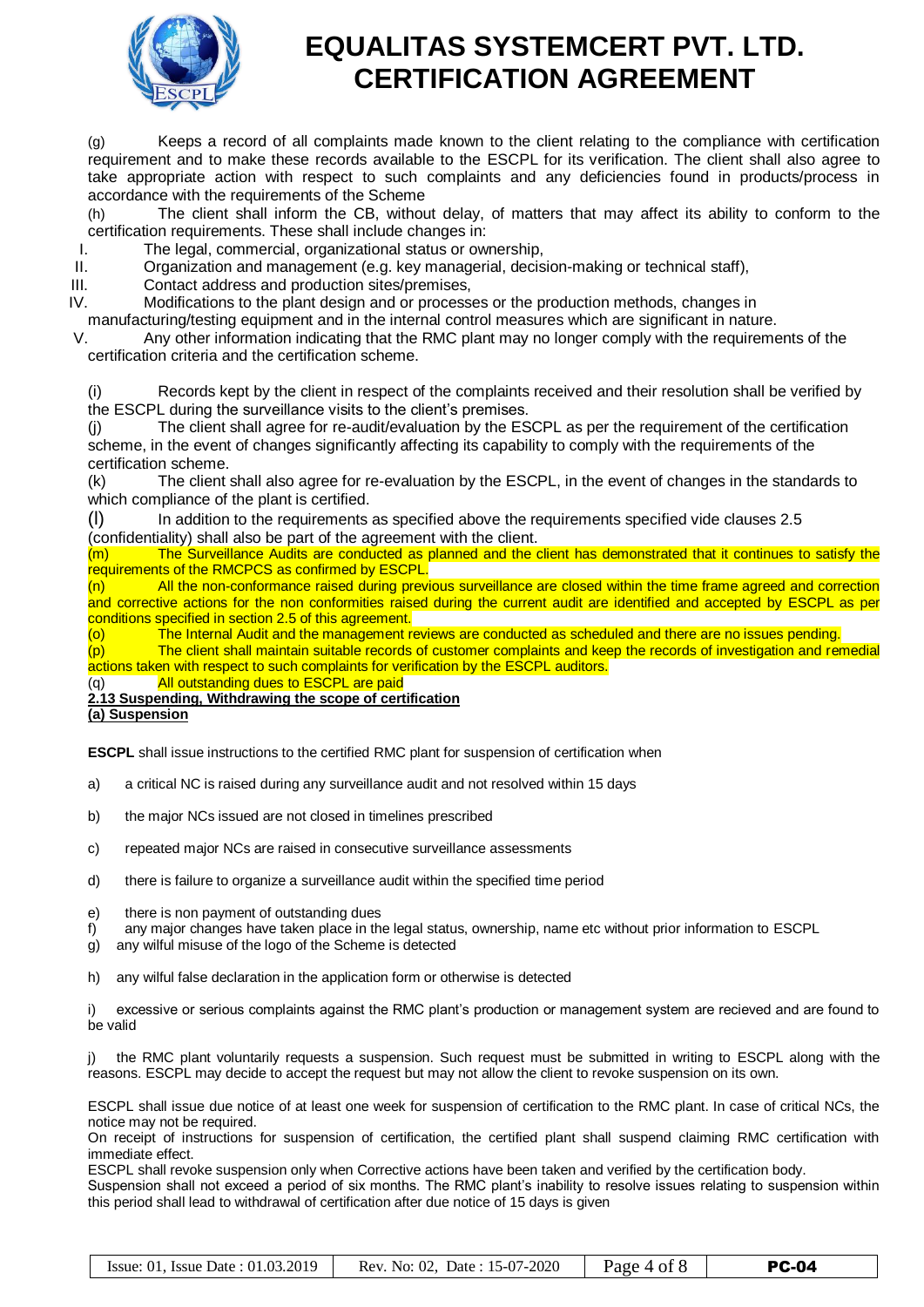

## **(b) Withdrawal**

**ESCPL** shall withdraw the certificate when

a) Certified unit contravenes the terms and conditions of certification and provisions of the RMC Plant certification scheme

b) RMC Plant is not conforming to the requirements of the Certification Criteria and the corrective actions taken are not ensuring compliance,

c) the proposed plan for corrective actions will take a considerable time beyond 6 months for implementation;

**ESCPL** shall withdraw the certificate at the request of the certified plant, if the operation(s) in the certified plant premises can no longer be carried due to reasons of natural calamities such as flood, fire, earthquake etc, lock out declared by the management, or closure of business operations etc.

If certification is terminated (by request of the client), suspended or withdrawn, scope of certification is reduced the ESCPL takes actions make all necessary modifications to formal certification documents, public information, authorizations for use of marks, etc., in order to ensure it provides no indication that the product continues to be certified. Reduced scope of certification or termination, as the case maybe is clearly communicated to the client and clearly specified in certification documentation and public information.

Requirements of ISO 17065:2012 clause no 7.4, 7.5 or 7.6, should be fulfilled.

### **2.14 Certification and Use Of license, certificate, Logo and marks of conformity**

ESCPL shall exercise the control as specified by the certification scheme over ownership, use and display of licenses, certificates, marks of conformity, and any other mechanisms for indicating a product certified.

Incorrect references to the certification scheme, or misleading use of licenses, certificates, marks, or any other mechanism for indicating a product is certified, found in documentation or other publicity, shall be dealt with by suitable action. Such as suspension or, withdrawal of certificate.

For Action for this Ref- PCP-11 Procedure for Granting or Refusing, Expanding or Reducing, Suspending or restoring, Withdrawing or Renewing of Certification

ESCPL will suspended processing of the application in case applicants found misusing the certification mark in any way prior to grant of certification.

Following conditions shall apply for use of RMC Plant Certification Mark

a) The RMC Plant certification mark shall not be used in a manner to imply that the product (ready mixed concrete) is certified. The Mark shall not be displayed on RMC transportation vehicles. The plants can however display on the vehicles the statement "It has been produced in an RMC plant certified under the RMC Plant Certification Scheme".

b) It shall be used on the Delivery Tickets/Challans (as per scheme requirement accompanying each supply of RMC and will carry minimum information as address in RMC plant certification Number, Certification Marks along with CB Logo.

c) The RMC Plant Scheme Certification Mark however shall not be used on other documents accompanying the supply like Test Certificate, etc.

d) The Certification Mark may be used in publicity material, pamphlet, letter heads, other similar stationary, media for exchange of any communication, for promoting the awareness of the scheme, the Certification Mark, etc.

e) The RMC plant may also use the RMC certificate issued by the ESCPL as part of publicity material.

f) While using the above documents care shall be taken to ensure that the Mark is used only with respect to the RMC plant certified and it shall not give impression that the non-certified, individual plants of a cluster or a company are also certified.

g) The certified RMC Plant shall not make any misleading claims with respect to the Certification Mark.

h) It shall not use the Certification Mark in such a manner as to bring the Scheme Owner, QCI, into disrepute.

i) The RMC plant, upon suspension or withdrawal of its certification, shall discontinue use of the Certification mark, in any form.

j) The RMC plant, upon suspension or withdrawal of its certification, shall discontinue use of all advertising matter that contains any reference to its certification status.

| Issue: 01. Issue Date: $01.03.2019$ | Rev. No: 02. Date: 15-07-2020 | Page 5 of 8 | <b>PC-04</b> |
|-------------------------------------|-------------------------------|-------------|--------------|
|-------------------------------------|-------------------------------|-------------|--------------|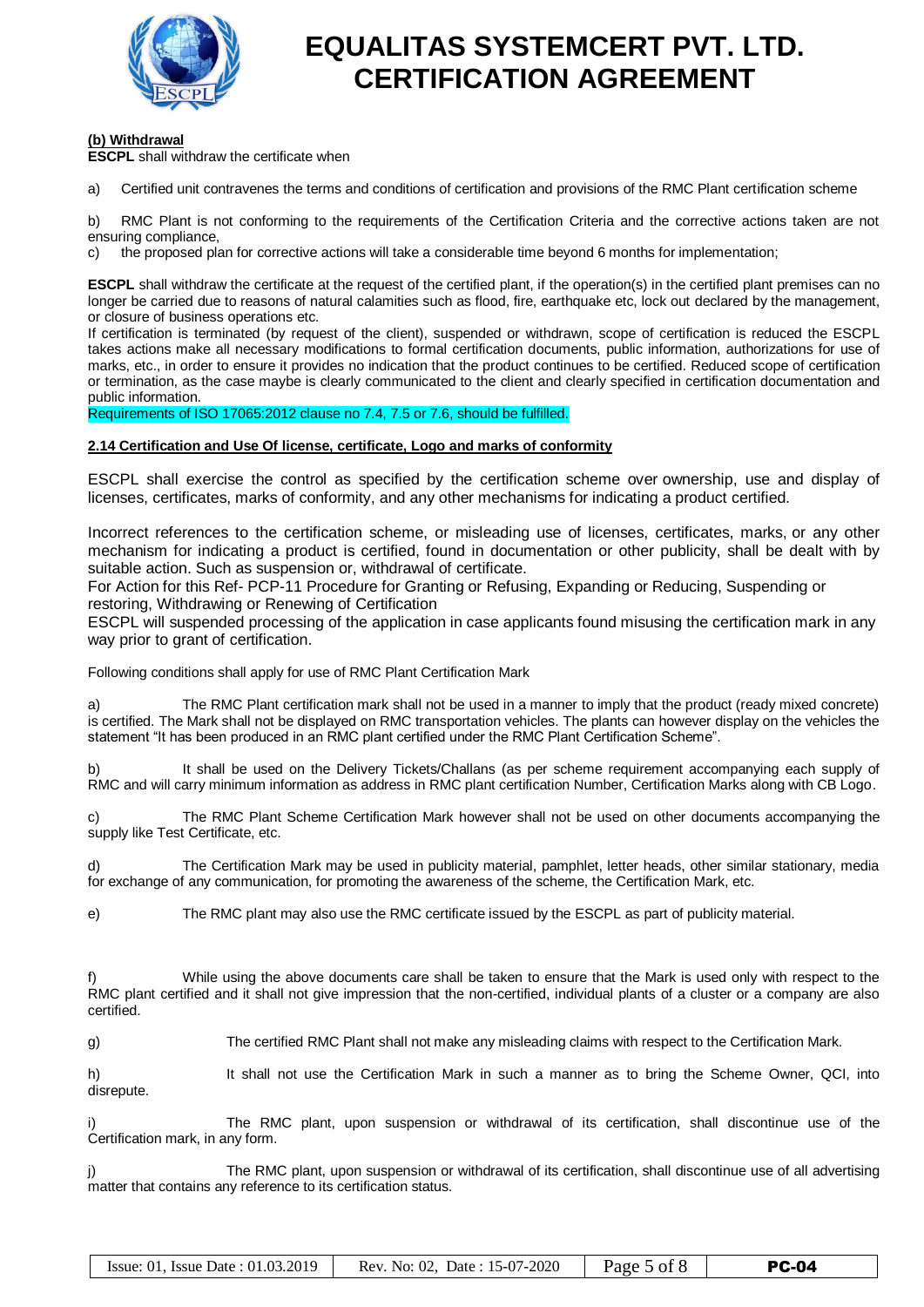

k) In case the Certification Mark is observed to be used by a certified RMC plant contrary to the conditions specified, suitable actions shall be taken by the ESCPL in accordance with the relevant requirements of ISO 17065 and those specified in the documents "RMC PCS Certification Process" and "RMC PCS Requirements for Certification Bodies". Depending upon the extent of violation, the suitable actions may range from advice for corrective actions to withdrawal of certification especially in situations of repeated violations. In case the certified RMC plant does not take suitable action to address the wrong use of the Certification Mark, the ESCPL may suspend/withdraw the certification.

l) If a certified RMC plant's certification is suspended; its certificate cancelled, withdrawn or discontinued, it is the certified RMC Plant's responsibility to discontinue the use of the Certification Mark from the date from which the certificate stands suspended, cancelled, and withdrawn or discontinuation comes into force. The ESCPL that have certified the RMC plant needs to ensure compliance as stated above

m) The certified RMC plant shall sign a legally enforceable agreement with the ESCPL, on behalf of QCI whereby it is allowed to use the Certification mark after agreeing to all the relevant conditions as described in this document.

The certified RMC plant shall pay an annual fee per plant to QCI, for the use of RMC Plant Certification Mark as prescribed from time to time. This payment shall be made to its ESCPL for onward submission to QCI.

Further Refer to PC-PD-02 for Detail.

## **2.15 Publicly Accessible Information**

ESCPL shall make the following information publicly accessible through its web site and through documents PD-01& PD-02.

The activities of ESCPL

 The requirements for certification including information on the audit processes and certification process for granting, maintaining, extending, renewing, reducing suspending and withdrawing certification.

- Certification status of clients through the register of certified clients maintained at ESCPL office
- Appeal and complaint process.
- All other information shall be treated as confidential.

## **2.16 Obligations of the applicant / certified organization**

The applicant / certified organization shall commit to fulfill continually the requirements of certification set by ESCPL for the scope for which certification has been granted including adapting changes in requirements for certification as and when communicated

(a) When requested the applicant / certified organization shall cooperate with ESCPL in the fulfillment of the requirements for certification. This shall apply to all locations included in the certification

(b) The applicant / certified organization shall provide access to information, documents and records as necessary for granting certification and maintaining certification

(c) Certified organization shall allow the personnel from the accreditation body (e.g. QCI) access to their sites and shall provide access to in

- (d) formation, documents and records when requested by ESCPL
- (e) The certified client shall claim certification only with respect to the scope for which certification has been granted
- (f) The certified organization shall not use its certification in such a manner as to bring ESCPL into disrepute
- (g) The applicant / certified organization shall pay fees as determined by ESCPL

(h) The applicant / certified organization shall inform without delay any significant changes relevant to the certification in respect of its status or its operation related

- i) Its legal, commercial or ownership status
- ii) The organization, top management & key personnel
- iii) Resources and premises
- iv) Scope of certification
- v) Other such matters that might affect the ability of the certified organization to fulfill requirements of certification

## **2.17 Obligations of ESCPL**

(a) ESCPL shall make publicly available information about the status of certification that it has granted the certified organization. The information shall be updated regularly. The information shall include the following

- i) Name and address of the certified client<br>ii) Dates of granting certification and expiry
- Dates of granting certification and expiry date as applicable
- iii) Scope of certification

ESCPL shall give due notice of any changes to its requirements for certification. It shall take into account the views expressed by interested parties before deciding on the precise form and the effective date of the changes. Following a decision on, and publication of, the changed requirements it shall verify that each certified client carries out necessary adjustments

## **3.0. GENERAL TERMS AND CONDITION**

**(a) Termination-** The **client** and ESCPL shall have the right to terminate this agreement at any time giving 30 days of written notice of such termination. The client shall, in case of termination, reimburse to ESCPL all the dues up to date of termination. ESCPL, if it so wishes, shall also charge a termination fee to be negotiated at the time of termination and this is in addition to the dues that are payable to ESCPL. In no case such termination fee shall not exceed 15% of the value of the agreement. All reimbursable are payable at the end of said 30 days period.

| Issue: 01. Issue Date: $01.03.2019$ | Rev. No: 02. Date: 15-07-2020 | Page 6 of 8 | <b>PC-04</b> |
|-------------------------------------|-------------------------------|-------------|--------------|
|-------------------------------------|-------------------------------|-------------|--------------|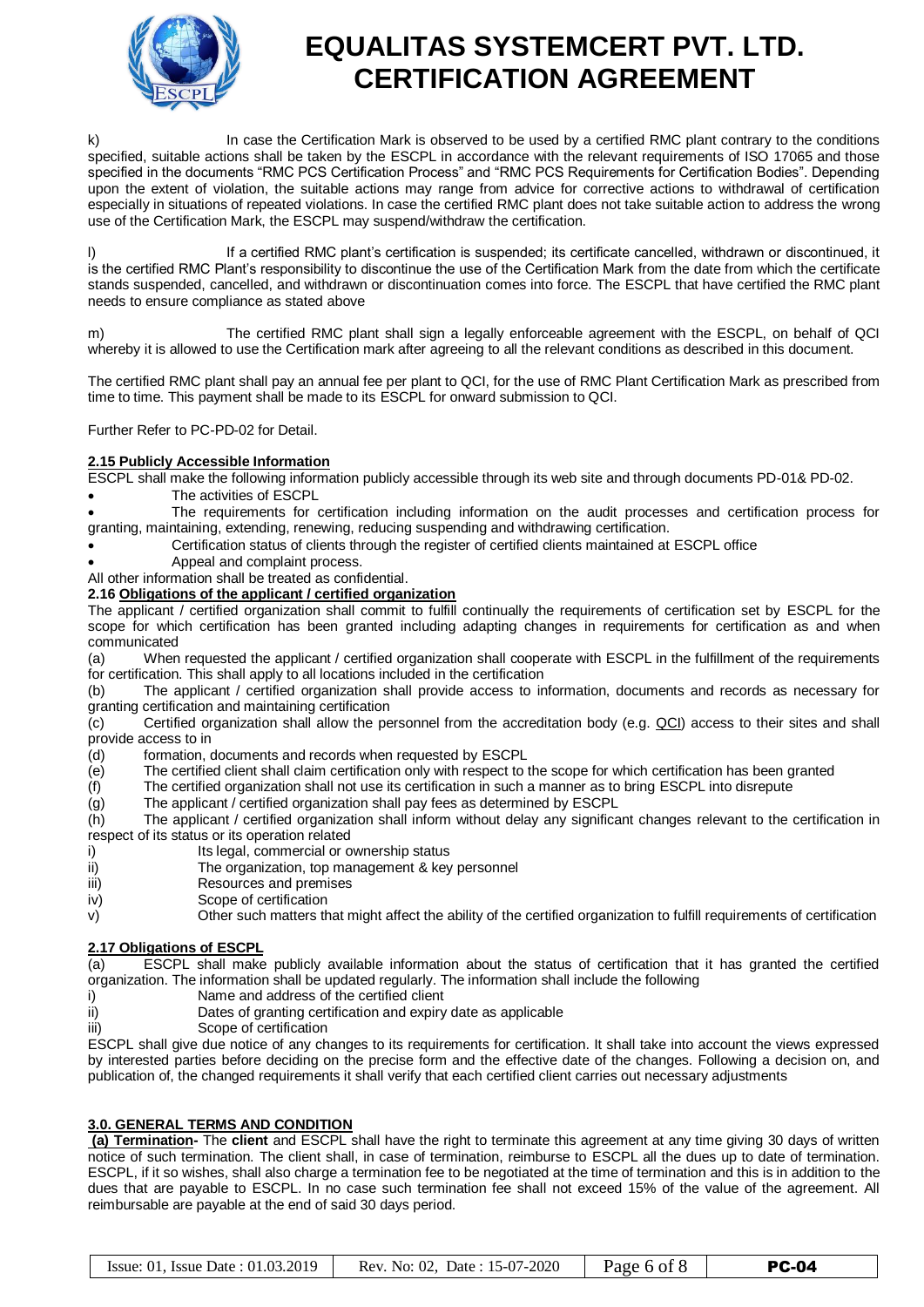

**(b) Confidentiality-** ESCPL shall not disclose any except for information that client makes publicly available about the client or individual to a third-party including accreditation board etc. without the written consent of the client or the individual concerned. If ESCPL is required by law to release confidential information to a third party, the client or the individual concerned shall, unless regulated by law, be notified in advance of the information provided.

Information about the client obtained from sources other than the client (e.g. from the complainant or from regulators) shall be treated as confidential.

**(c). Force majeure-**Delay in or failure of performance of either party hereto shall not constitute a default hereunder or give rise to any claim for damage if and to the extent such delay or failure is caused by an act of war, natural disaster, fire, explosion, labor dispute or any other event beyond the control of the party affected and which, by the exercise of reasonable diligence, said party is unable to prevent. The party affected shall notify the other party in writing of the causes and expected duration immediately after the occurrence of any such event.

**(d) Law & disputes-**The agreement for certification between ESCPL and client shall be governed by prevailing law in India. Any dispute arising in connection with the agreement, which cannot be settled by private negotiations between the parties, shall be referred to arbitration as per the Indian Arbitration Act, subject to Delhi jurisdiction. The decision of the arbitration shall be binding for the both parties

**(e) Appeals:** Client shall appeal to ESCPL in respect of the following,

- I. Non acceptance of client's application for certification
	- II. Granting, suspending, withdrawing or denying of certification

ESCPL shall deal with the appeals according to its procedure and shall be responsible for all decisions at all levels of the appeal handling process.

ESCPL shall acknowledge the receipt of the appeal and shall provide the client with progress reports and the outcome.

(r) **Complaints:** ESCPL shall investigate the complaint received about the client to decide what action need to be taken and the same shall be communicated to the client at an appropriate time. The identity of the complainant shall not be disclosed.

### **(G) Fees**

 A fee to be charged to the organization for various activities of the certification scheme, without any discrimination between units, geographical location, size of the unit.

ESCPL fee structure shall be publicly accessible and also be provided on request.

ESCPL shall notify and obtain consent to its fee structure from the organizations prior to grant of certification. As and when the fee undergoes a change, the same shall be communicated to all including applicants and the RMC plants certified under this scheme of certification for their acceptance.

**(h) Access to the client site :** The client , at the request of ESCPL, shall permit access to their sites and records for ESCPL's auditors and authorized personnel on behalf of the accreditation body to which ESCPL is accredited. The same shall be communicated to the client in advance.

**(I) Agreement Period :** This agreement comes to force on and remains in the force until the expiry of the certificate, unless withdrawn for justified reasons or withdrawn by either party upon due notice given to the other party.

**(j) Liability: ESCPL's** liability shall be limited **to** providing certification of the client's management system and shall not in any way be responsible for the liabilities arising out of the client's products or services.

The **EQUALITAS SYSTEMCERT PRIVATE LIMITED**, certification body, having its its Corporate/ Operational offices at UGF-01, Ansal Plaza-1, Chiranjiv Vihar Ghaziabad, U.P -201002 **(**INDIA), hereinafter referred to as ESCPL, hereby agrees to **M/S\_\_\_\_\_\_\_\_\_\_\_\_\_\_\_\_\_\_\_\_\_\_\_\_\_\_\_\_\_\_\_\_\_\_\_\_\_\_\_\_\_\_\_\_\_\_\_\_\_\_\_\_\_\_\_(Client Name)** having its Plant Address at \_\_\_\_\_\_\_\_\_\_\_\_\_\_\_\_\_\_\_\_\_\_\_\_\_\_\_\_\_\_\_\_\_\_\_\_\_\_\_\_\_\_\_\_\_\_\_\_\_\_\_\_\_\_\_\_\_\_\_\_\_\_\_\_\_\_\_\_\_\_\_\_\_\_\_\_\_\_\_\_\_\_\_\_\_\_\_\_\_\_\_\_\_\_\_\_\_\_\_\_\_

|                   | hereinafter referred to as the client, to certify the client's Audit | ∽t<br>No. of Sites |
|-------------------|----------------------------------------------------------------------|--------------------|
| the QCI<br>Scheme |                                                                      | on                 |

the conditions of the above (P1-P5) certification agreement.

## **For Multiple Sites (as per IAF MD 1:2018) please give details on EF-04A**

\_\_\_\_\_\_\_\_\_\_\_\_\_\_\_\_\_\_\_\_\_\_\_\_\_\_\_\_\_\_\_\_\_\_\_\_\_\_\_\_\_\_\_\_\_\_\_\_\_\_\_\_\_\_\_\_\_\_\_\_\_\_\_\_\_\_\_\_\_\_\_\_\_\_\_\_\_\_\_\_\_\_\_\_\_\_\_\_\_\_ **Signed by Authorized Representatives of ESCPL and the Client Organization** 

| For EQUALITAS SYSTEMCERT PRIVATE LIMITED                                        |                                                                                                                 |
|---------------------------------------------------------------------------------|-----------------------------------------------------------------------------------------------------------------|
| Date: ____________________                                                      |                                                                                                                 |
|                                                                                 |                                                                                                                 |
|                                                                                 |                                                                                                                 |
| the contract of the contract of the contract of the contract of the contract of | the contract of the contract of the contract of the contract of the contract of the contract of the contract of |